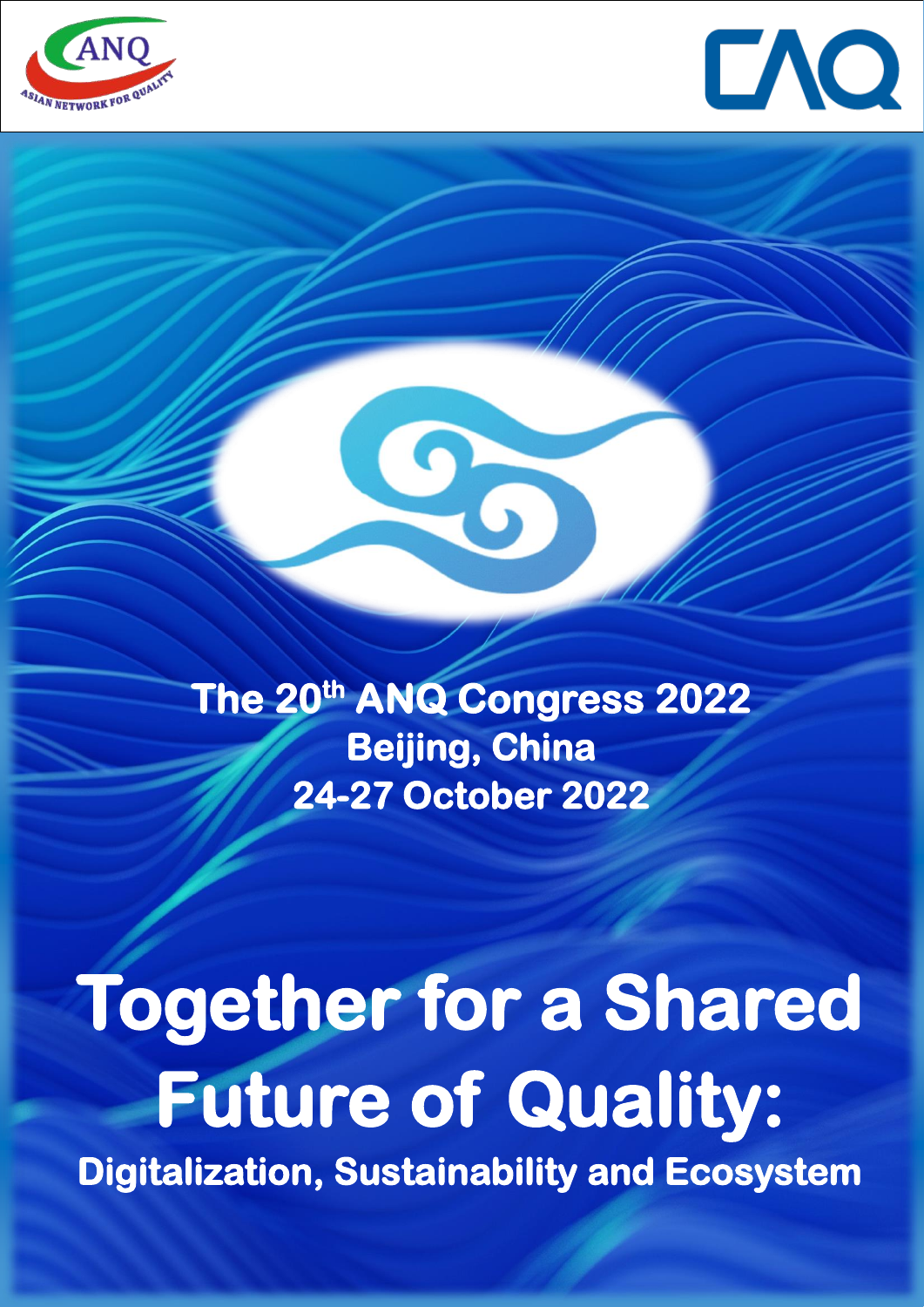

**Conference Theme Together for a Shared Future of Quality:** 

**Digitalization, Sustainability and Ecosystem** 

# **Warm Invitation**

**Dear friends,**

**It's an honor for me to announce that the 20th ANQ Congress will be held in Beijing, China during October 24-27, 2022. ANQ was established in 2002. And the first ANQ congress was held in Beijing in September, 2003. During the 20 years since ANQ establishment, the 29th Summer Olympic Games and the 24th Winter Olympic Games have been successively held in Beijing, an ancient capital with thousand years of history. It's the only city around the world that has experienced both Winter and Summer Olympic Games. Over these 20 years, we witnessed that ANQ has grown into a mature organization and served as a platform for quality exchange and cooperation among the regions in Asia.** 



**We must answer the questions posed by our era. Mankind is facing many new common challenges, and quality development is an important solution for us to respond to these challenges. As the host organization of ANQ Congress 2022, we set the theme of this congress as "Together for a Shared Future of Quality: Digitalization, Sustainability and Ecosystem".**

**Digitalization. Everyone is discussing digitalization, and the development of quality management is increasingly inseparable from it. Digital transformation brings us puzzles as well as expectations. The digitization of quality management becomes an important issue for us to explore.**

**Sustainability. The United Nations Sustainable Development Goals indicate that we are not fully developed in some aspects and over-developed in others. Quality practitioners have the responsibility to use their expertise to provide sustainable development solutions for mankind.**

**Ecosystem. Interrelation, interdependence and interdiscipline make an organization's boundaries increasingly blurred. If "small quality" is to solve partial problems and "big quality" responds to linear process, then what kind of "super quality" will ecosystem deal with?**

**The past has not gone, and the future has come in sight. We hope that this congress will provide a platform for all participants to share knowledge, practice and experience, and to discuss our quality future around the theme of digitization, sustainability and ecosystem.**

**We look forward to meeting you in October this year to celebrate the 20th anniversary of ANQ!** 

> **Jia Fuxing CAQ President**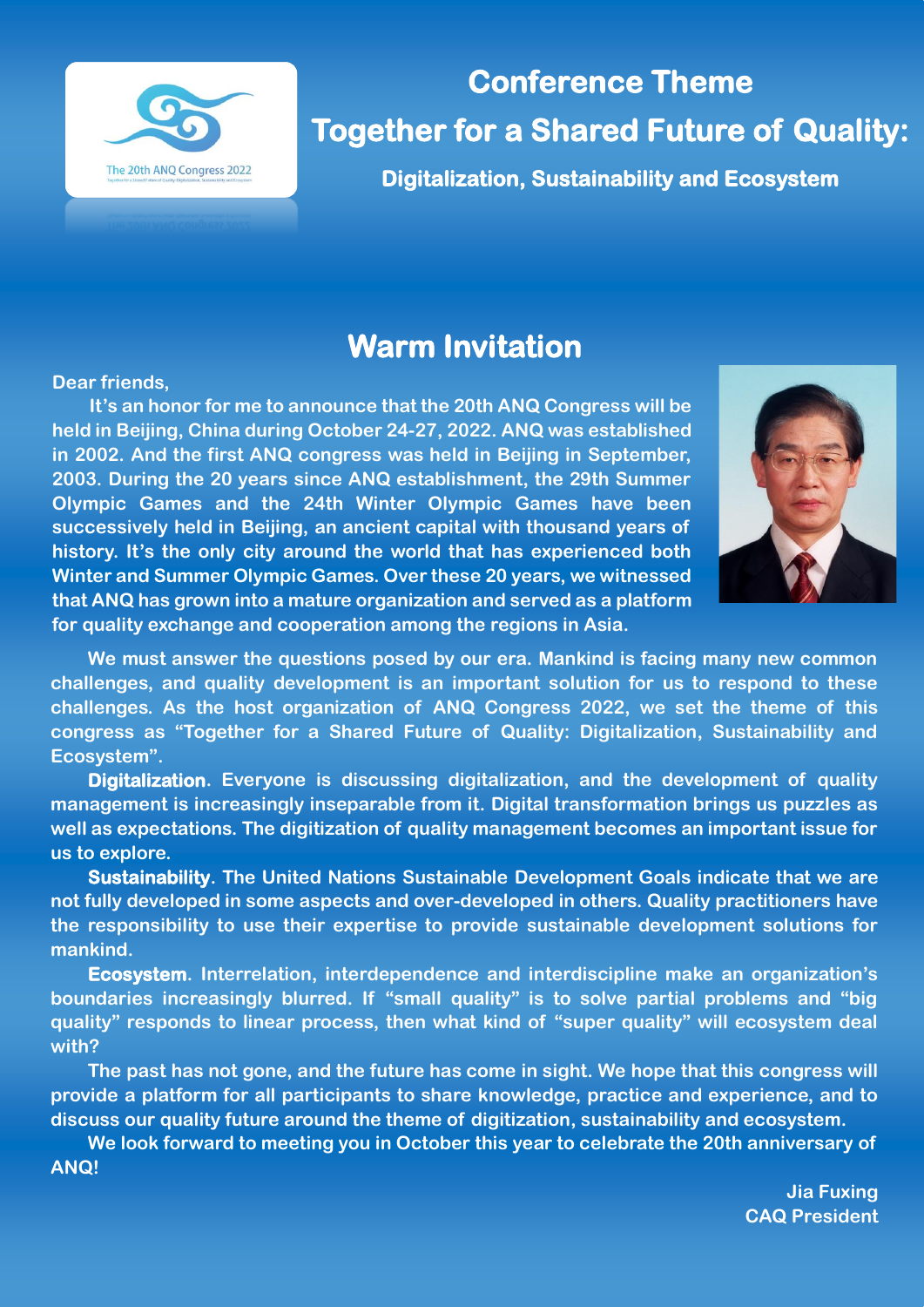# **Technical Topics**

#### **Digitalization**

- **Theory and Practice of Quality Management Digitalization**
- **Cyber Security**
- **Change Management**

#### **Sustainability**

- **ESG** • **HSE**
- 
- **Risk Management and Resilience**

#### **Ecosystem**

- **Shareholders Engagement Procurement and Supply Chain / Net Management**
- **Societal Quality**

# The 20th ANQ Congress 2022

#### **Others**

- **Brand Management**
- **Customer Research**
- **Testing, Certification and Accreditation**
- **Quality Technology**
- **Healthcare / Education / Government**
- **Leadership, Excellence and Innovation**

# **ANQ Members**

#### **Member Organizations**

- **1. Bangladesh Society for Total Quality Management (BSTQM), Bangladesh**
- **2. China Association for Quality (CAQ), China**
- **3. Chinese Society for Quality (CSQ), Chinese Taipei**
- **4. Dubai Quality Group (DQG), Dubai**
- **5. Hong Kong Society for Quality (HKSQ), Hong Kong**
- **6. Indian Society for Quality (ISQ), India**
- **7. Indonesian Quality Management Associate (IQMA), Indonesia**
- **8. Iranian Society of Quality Managers (ISQM), Iran**
- **9. Japanese Society for Quality Control (JSQC), Japan**
- **10. Kazakh Organization for Quality and Innovation Management (KOQIM), Kazakhstan**
- **11. Korean Society for Quality Management (KSQM), Korea**
- **12. Network for Quality Productivity and Competitiveness (NQPCN), Nepal**
- **13. Philippine Society for Quality (PSQ), Philippine**
- **14. Quality and Productivity Society of Pakistan (QPSP), Pakistan**
- **15. Russian Organization for Quality (ROQ), Russia**
- **16. Singapore Quality Institute (SQI), Singapore**
- **17. Sri Lanka Association for the Advancement of Quality and Productivity (SLAAQP), Sri Lanka**
- **18. The Standards and Quality Association of Thailand (SQAT), Thailand**
- **19. Vietnam Quality Association of Ho Chi Minh City (VQAH), Vietnam**

#### **Affiliated Member Organizations :**

- **1. Korean Standards Association (KSA), Korea**
- **2. Quality Council of India (QCI), India**
- **3. All-Russian Register (ARR), Russian**

#### **Partner Organizations :**

**New Zealand Organization for Quality (NZOQ), New Zealand**